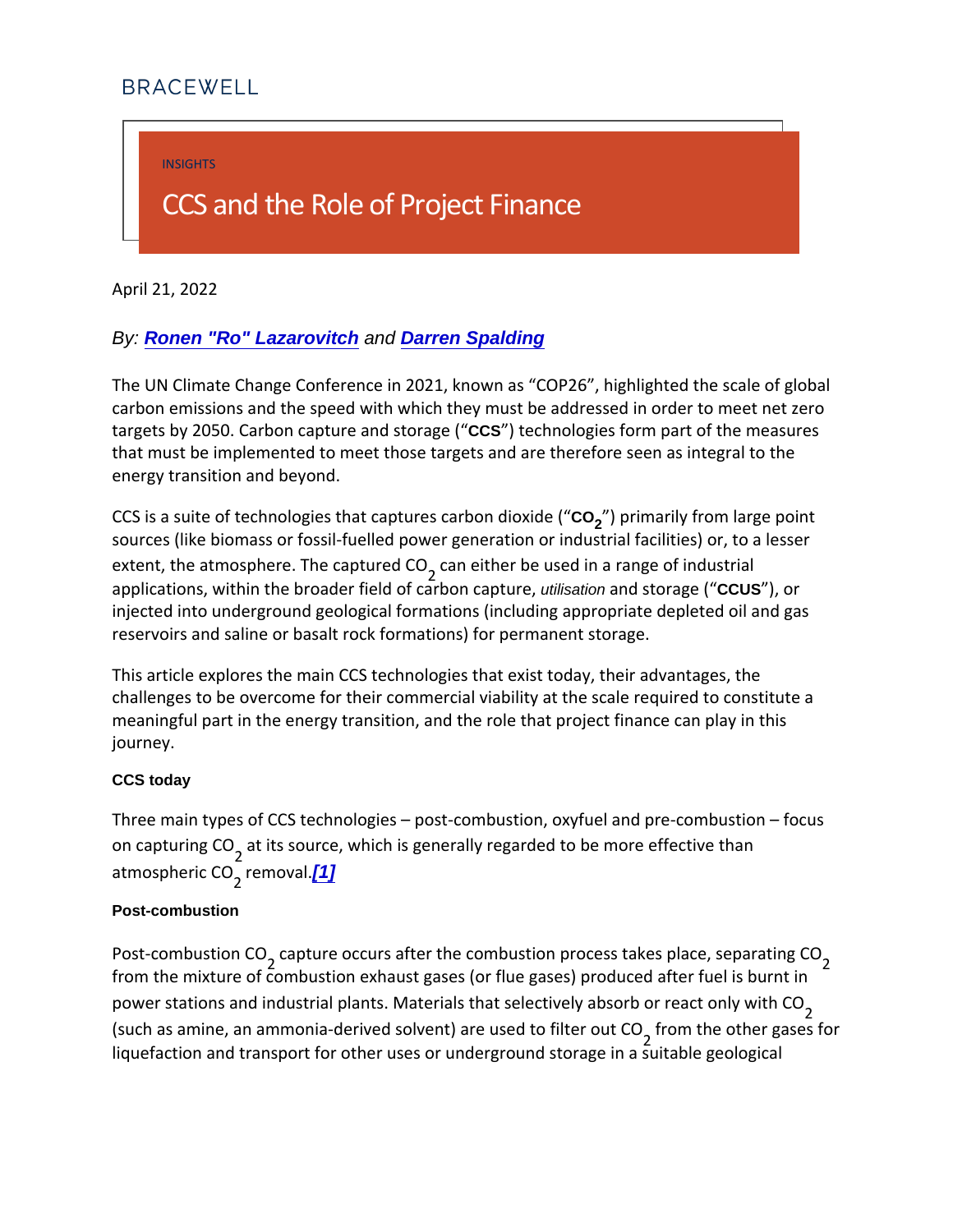<span id="page-1-0"></span>formation. Amine solvent technology is decades old and extens industry, particularly for osme pnaartautrianing gCa  $\Theta$  to produce purified nat sale. It is also used  $\sin$  geperating CrOnks. The last decade has adaptation for use on combustion gases.

Given the very high energy intensity and costs of capturing and typical capture levels have been around 80-90%. Recent studie amine solvents can improve capture to around 99% with lower  $\epsilon$ cost increase. It is anticipated that further effectiveness studi future  $CC\$ iplants.

Post-combustion technologies can also be applied to work dire processes and power plants without any a[63]apTthaitsioanlibowshieo.plant retrofitting to existing plants by being added at their back end leverages the existing power plant, supporting inf<sup>4</sup> a Sturature, and technical know-how-how-how-how-how-how-howretrofitting can help address emissions from existing fossil fue medium term without having  $5$  p shut them down.

There are, however, some challenges with retrofitting post-com conventional power plant. These include cost and efficiency pe generation loss) from installing the technology as well as an in at the energy input stage due to the increased fuel consumptio consumption required by the applic $[\hat{\mathbf{a}}]$  $[\hat{\mathbf{a}}]$  $[\hat{\mathbf{a}}]$ tibm poafc  $\mathbb C$  6.  $\mathbb S$ s tessmmeonib gies. methodologies are still being refined in order to improve the re assessments of the net environmental im[pa](#page-6-0)ctudif CLCs Sing CCS tech technologies are likely to become more efficient as they advan technologies they are today to more mature technologies.

# **Oxyfuel**

Oxyfuel carbon capture operates by using pure oxygen in powe normal air. Fuel combustion that occurs in pure oxygen rather large proportion of nitrogen) generates waste gaarbhuantdcontains 90%) and water vapour. In contrast, fuel combustion in normal gases, of  $w$ , to  $cosh p$  C iG es on  $8$   $/$  3-15%.

A pre-combustion process separates air into its two major components of  $\mathsf{A}$ with highly purified oxygen entering the power station boiler w relative ease in sepaand twoantecrfvCapour (by condensing out the wa leaves  $95-99%$  be  $\overline{Q}$  O  $p$  ed or transported to a storage facility.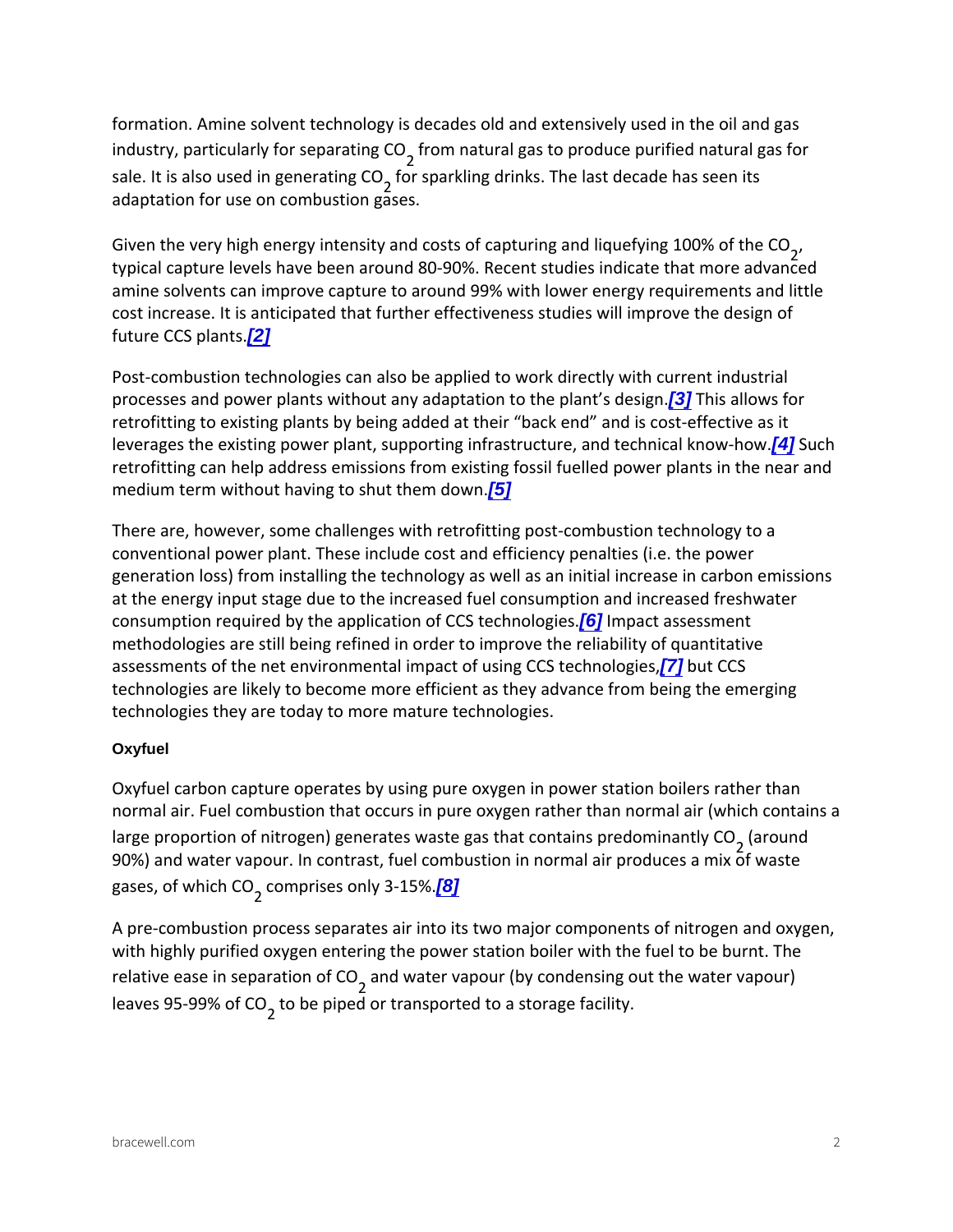<span id="page-2-0"></span>Although this is an efficient process fractring a plaugion of  $\alpha$  0  $\alpha$  cones of air constituent gases can use a  $[$ §] f $\hat{g}$  of ithe power percentageed at a powe resulting in increased energy consumption. A power station s  $c$ needs to be adapted by adding equipment and processes at the combustion taking place in the boiler. The boiler design must a accommodate the air separation process and input of oxygen. E the absence of nitrogen to dilute the flames and gases) results that the combustion chamber may not be able to withstand. Sor therefore need to be diverted back into the combustion chambe that limits temperature rises to acceptable levels.

These design requirements make oxyfuel technology more suite design of new-build power plants from the outset, rather than b conventional power plant.

## Pre-combustion capture

Pre-combustion carbon capture requires conversion of the fuel the carbon for capture, in a process known as gasification. Air separation unit to generate a high level of very pure oxygen, w convert the fuel into a synthesis gas (or syngas) of carbon m differs slightly from the dominant method of producing hydroge reforming, which involves the use of steam alone.

A water shift reaction process follows, in which the carbon mon water to prodance not offer hydrogenenthes to be captured via a chemical process, while the hydrogen can go on to be burnt as a carbon-

Pre-combustion capture benefits from a long industrial history expertise and know-how for the gasification of fuel into syngas and Europe, for example, already use gasification to produce s turbines to generate electricity, albeit without the carbon capt

The energy input required for the gasification and water shift reaction result in a less efficient power station. Particularly for natural gaseous fuel needs to react with steam,anadochyoologgenem,to thperoduce economic advantage of pre-combustion carbon capture over pos has yet to be established.

The electricity generation process, where hydrogen is produced electricity in a gas turbine, also requires a significantly differ conven[tio](#page-6-0)nal combushion principles in application of pre-comb technology to new-build power stations, and excludes the ability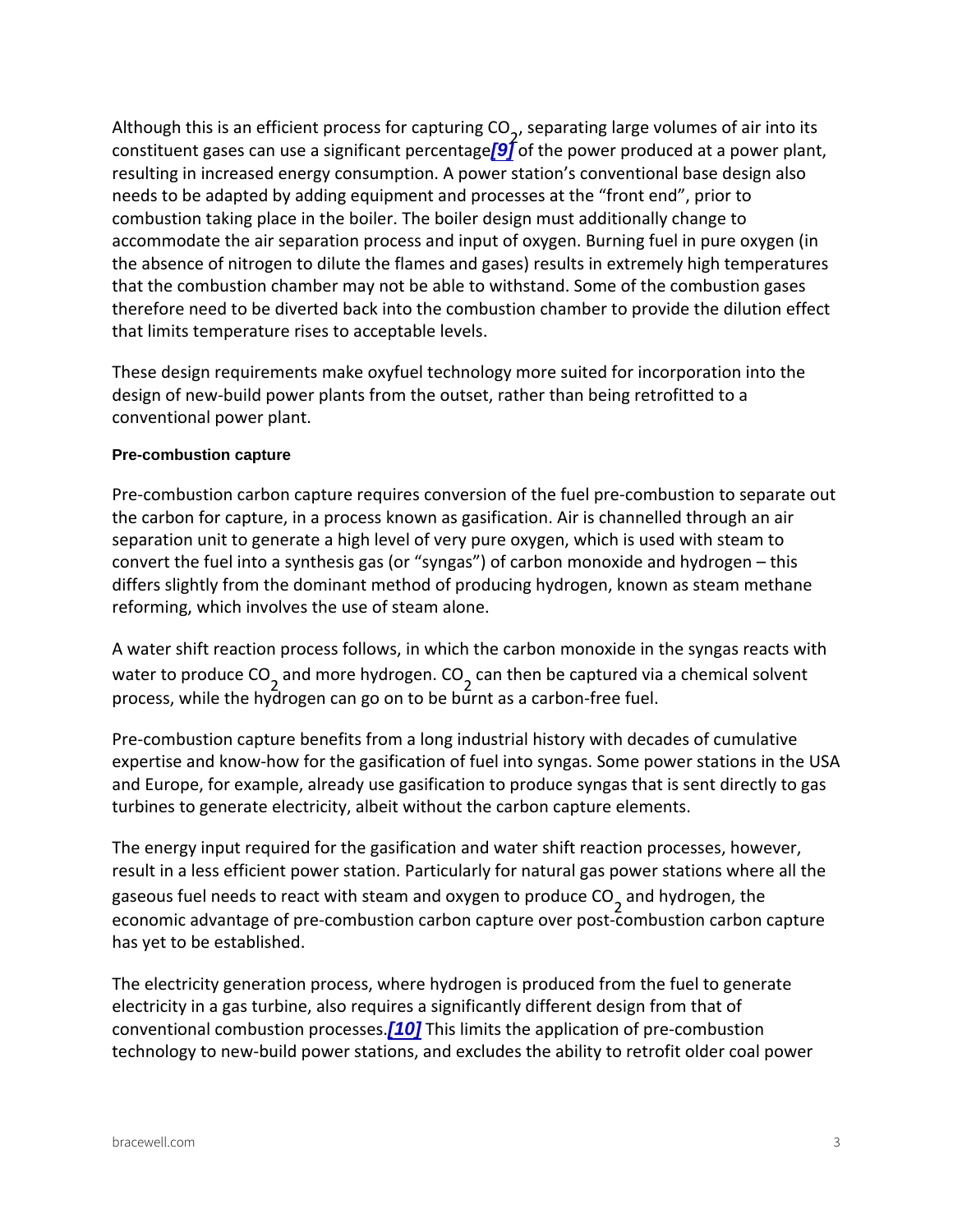<span id="page-3-0"></span>plants, which currently comprise much of the world's installed

### **Transport**

Capture, cheeds to be safely and efficiently transported, either f to a permanent underground storage site in a suitable geologic and gas reservoirs). It is typically compressed under high pres is easier to transport than gas and allows transportation of gre

Compared with other transport options, pipelines are often see viable long-term option for transportion go eac grotounantitions ionfd  $C\Omega$ sources such as power stations and hydrocarbon production, de pipeline construistadne a CIO widely transported today via pipeline established industrial safety standards and regulations. For ex transportation  $q$ ffoliqouild recovery for alm[101]stHfoowwe vobearc, addeepsending on the location  $\overline{\text{coeff}}$  the eCaOnd the geological formation used for s availability of land and pipeline construction and operation reg transportation (such as shipping or trucking) may also be appre absence of a UK-wide the husportation pipelines, it may be more transport any of Ored in the south of the UK and destined for sto formations in the North Sea by ship than by building a dedicate

Moreover, the use of pipelines for  $m$  as althare sport a did nation  $\mathbb{C}$  ion expansion of existing pipeline networks. An esisstionaeptteud e4d0 annidlion stored annua *[12]* compayared with projections by the International climate change abatement scenarios would require numpu adly 6 bi to be safely transported and stored underground ffom 2030, ris annually fro<u>ina]</u> 2SOu5cOh.vast voly,wnoeuslootfro⊖Ouire, in the case of the estimate of 1QaGenwall $O$ , the construction of over 20 $(14)$ 00 kilom significantly increasing the demand for carbon steel (the prima C Qtransportation pip $[45]$ nes today).

Pipelines also suffer from potential<sub>2</sub>dosrosvien rinskw,abeercaousfer to C carbonic acid, which is highly corrosive for carbon steel. Corro such as the presence of other chemicals or impurities, the com  $m$  aterial, as well as conditions associ $a_i$ te Folluweit $\bm{y}$  atshefos no uerxcaem op flet, i which would be the  $_2$  is to procest-oc follow position carbon capture process. contaminants such as sulphur dioxide and nitrogen dioxide, wh Gorgon LNG Project in Western Australia, iss cao prroosmivine emateuxe ampo  $\$54$  billion project includes a significant carbon capture and st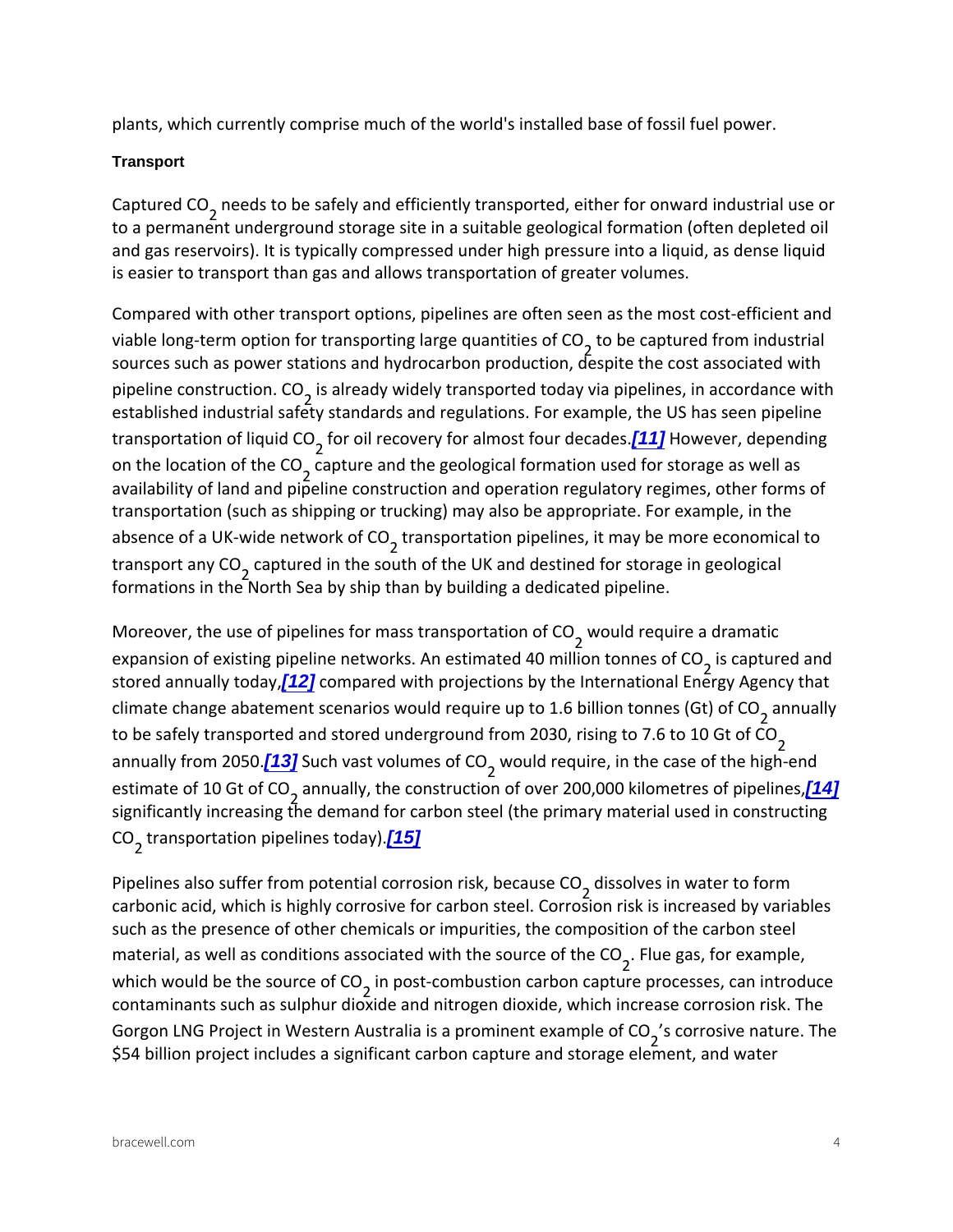<span id="page-4-0"></span>entering the pipeline thaundergrounder CSQ Ited in corrosion that equipment to be replaced, contributing to the three  $\frac{16}{6}$  ar delay

To mitigate this corrosion  $f$  ts an spipellines of do Operate at higher while requiring low lev $\Phi$ siof compurities, natural gas pipelines. variables such as impurities cannot be controlled, there may b pipelines from corrosion-resistant alloys, which dan increase t

The role of project finance

As with the CCS technologies themselves, financing of projects There is, however, an increasing focus on, and significance of of the evolving regulatory and commercial landscape of the ene for any successful project financing is appropriate mitigation a different with CCS projects.

For each category of CCS project, the mitigation and allocation also change over time as the technologies mature. For example:

- $\bullet$  CCS as a key element of a project: Mitigating environmental risks and pollu new to the project financing world. For example, the Equato various requirements in relation to environmental and socia mitigation, apply to the vast majority of projects financed b institutions in recent years. However, the implementation o project has the potential to raise additional challenges. Th emission mitigation involves an absolute contractual or reg example, a condition of the environmental or other permits either capture a specified do qualmeitpy of ie CtO or not emit more th  $s$  pecified quanti Gyivoe fin Ct  $\bar{\mathbf{\Theta}}$  e nascent nature of CCS technology require an enhanced diligence process in order to get comf proposed CCS technology not being able to meet those targ negotiations are likely to take place between the lenders, s contractors/providers of the CCS technology regarding the the project fails to meet its targets. While projects that fai obligations are likely to still be able to generate revenues may also be concerned with the potential reputational harm project that fails to meet its environmental obligations and requirements regarding these matters.
- Retrofit projects: Unlike new projects, retrofit projects are less lik of reputational harm if the CCS technology does not fully m would be acting to reduce existing emissions. However, the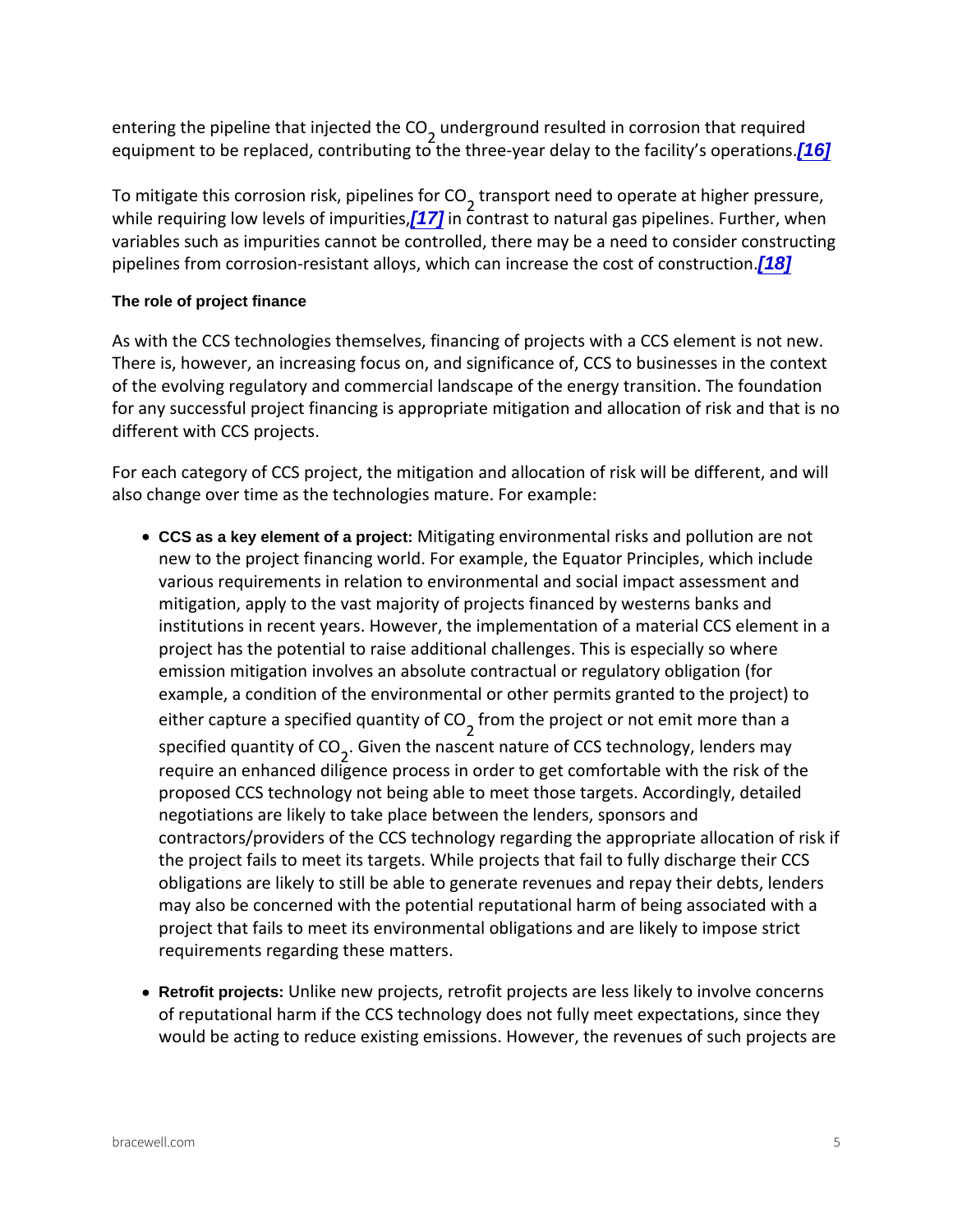<span id="page-5-0"></span>likely to be fully (or at least, that is an entity different to the ChO e projec example, in absence of additional government grants or inc jurisdictions are considering, but few have implemented), a based on the carbon credits generated and/or related savin project or underlying infrastructure (e.g., a gas-fired power technology. A key concern will therefore be whether the ted successful to capture the neceas aw pulquanthtey porfice Oor cost of emissions to the project had they not been abated. In many reasonable expectation on the owner of the underlying infra technology is retrofitted) to assume some of the risks asso and to help ensure a steady flow of revenue to service the

- CCS networks and hubs: CCS networks and hubs are very appealing for because they can capitalise on economies of scale and sup activities. However, in the early days of the development of structure of any project financing is likely to be heavily rel regulatory regime and government incentives or strong com users of these networks and hubs. This issue is not unique historically, government support and direct investment have and initiating infrastructure-heavy industries such as rail, electricity generation [19] of bies hristoric industrience of these in be instructive in guiding project finance structuring in the are rolled out across various jurisdictions.
- Project-on-project risk: Where a CSS project requires the use of a fac that does not yet exist, any project financing will have to a project risk. For example, a CCS retrofit project on a gas-f the use of a CCS hub that is under development at the sam storage of the captured emissions. If the CCS retrofit proje hub is ready to receive the emissions, the CCS retrofit proj and generate revenues in the absence of an operational CC may be difficult as the sponsors of the CCS retrofit project risk of delays to the CCS hub and the sponsors of the CCS assume additional liabilities to future users (in this case the from delays to the CCS hub. In order to avoid a chicken ard egg -type situation, the situation of Governments may need to step in and guarantee or assume project risk to mitigate some of the key perceived risks in  $\mathfrak c$ development of CCS projects, networks and hubs.

In conclusion, existing CCS technologies appear very promisin abatement, and can therefore play an important role in the ene climate change. Project finance has a critical role to play in a those CCS technologies, particularly upon effectively addressi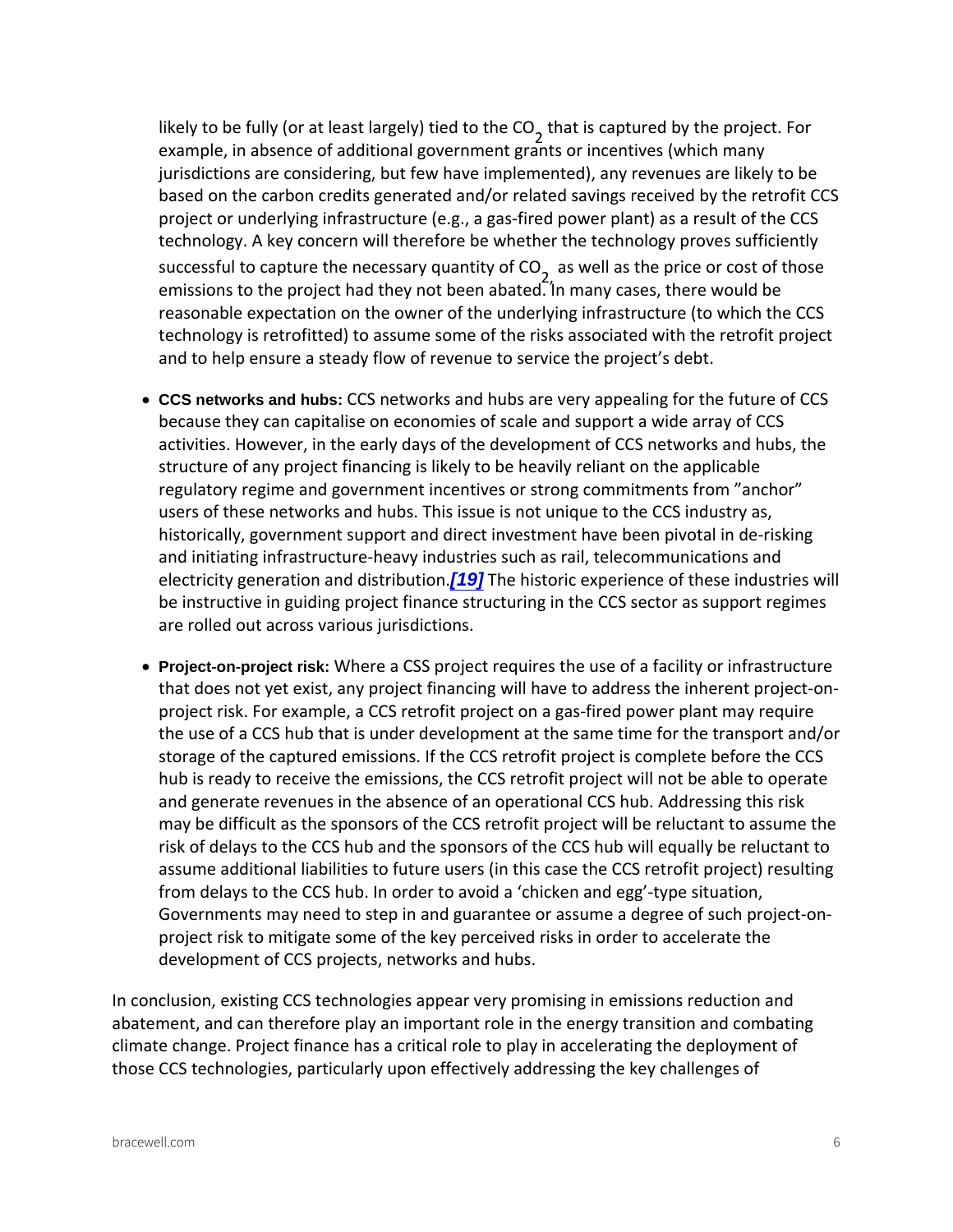<span id="page-6-0"></span>minimising technology risk and allocating the residual technold the project participants. Government support and the underlyin contributing to addressing the key associated risks and challer on the incentivisation of future project financings in relation  $t_0$ are structured.

#### Footnotes

 $[1]$  New research shows how carbon capture technomiped almost an trap College London (4 August 2021): https://www.imperial.ac.uk/news/227 shows-carbon-capture-technology/

 $[2]$  New research shows how carbon capture technomiped almost an trap College London (4 August 2021): https://www.imperial.ac.uk/news/227 shows-carbon-capture-technology/

[\[3\]](#page-1-0) Climate Change: Carbon  $\Omega$  and  $\alpha$  Edinburgh: Storage, https://www.edx.org/course/climate-change-carbon-capture-and

[\[4\]](#page-1-0) Adams II, T.A. et. al, Comparison of CO2 Capture Approache Generation: Review ampublumentha (St #u Alway, gust 2017)

 $[5]$  The role of CCUS in low-carbon power systems: How carbon the power transtation on Energy Agency (July 2020): https://www.iea.org/re role-of-ccus-in-low-carbon-power-systems/how-carbon-capturepower-transition

[\[6\]](#page-1-0) Nease, J.; Adams II, T.A., Comparative life cycle analyses o fuel cell pow $A$ ppl. Pheagy t(s2015), 150, 161-175 (as cited in the MDPI footnote 4)

[\[7\]](#page-1-0) Muller, L.J. et. al., A Guideline for Life Cycle Assessment o Frontiers in Energy Research (14 February 2020): https://doi.org/10.3389/fer

 $[8]$  What are the main types of carbon captTuerGuandiand (sit&orage techinology) March 2011): https://www.theguardian.com/environment/2011/m storage-technologies

 $[9]$  What are the main types of carbon captTue Guand and (site of technology) March 2011): https://www.theguardian.com/environment/2011/m storage-technologies

[\[10\]](#page-2-0) Climate Change: Carbon Quaipetsuity of Edinbudgh Storage, https://www.edx.org/course/climate-change-carbon-capture-and